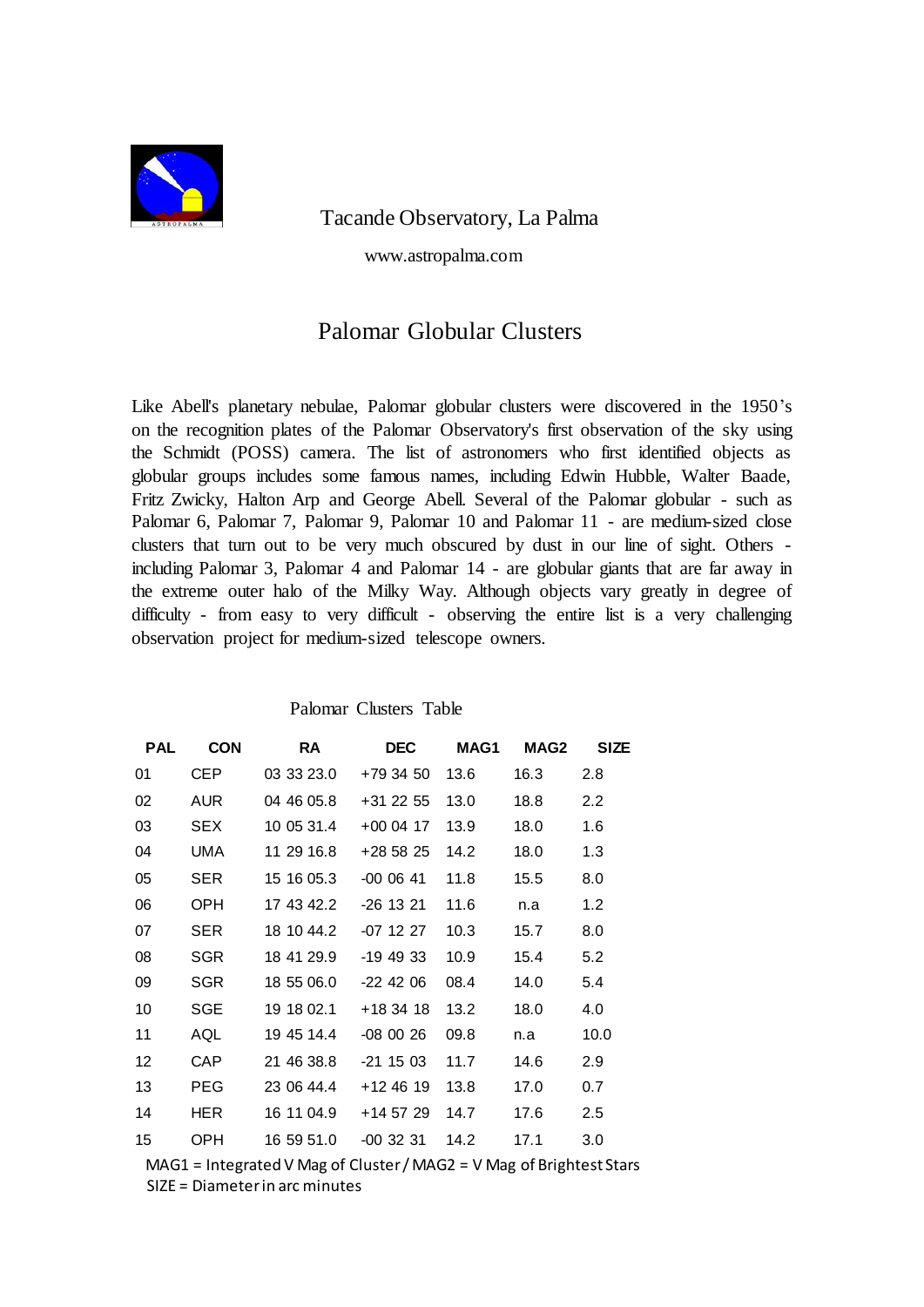Palomar clusters are part of the most distant clusters of the Milky Way. AM1 of magnitude 15.8 in Horlogium, is the globular cluster known more distant, is to 397,000 ly. and follows Palomar 4, as the second most distant globular of the Milky Way to 356,000 ly. Both reside in the extreme halo of our galaxy, beyond the Magellan clouds.



*Image of PAL 4. The most distant cluster of the Palomar series, credit ORT*

## INSTRUMENTAL NOTES:

For this work, a 50 cm Newtonian ASA reflector telescope was used. Of diameter to f 2.9 from the Robotic Observatory of Tacande (ORT) in La Palma. Canary Islands. The CCD camera used was a FLI-ML3200.

I want to thank Kevin Hills, owner of the ORT, for allowing me to use his telescope to post the present paper. Thank you!

For each final image 4 images of 180 seconds were integrated through a V photometric filter. Due to the distribution of the clusters throughout the sky, this work requires 1.5 years to complete (without rush). The magnitude reached in the weaker stars is 20 V, with an SNR of 4.3

No special type of post image processing was used.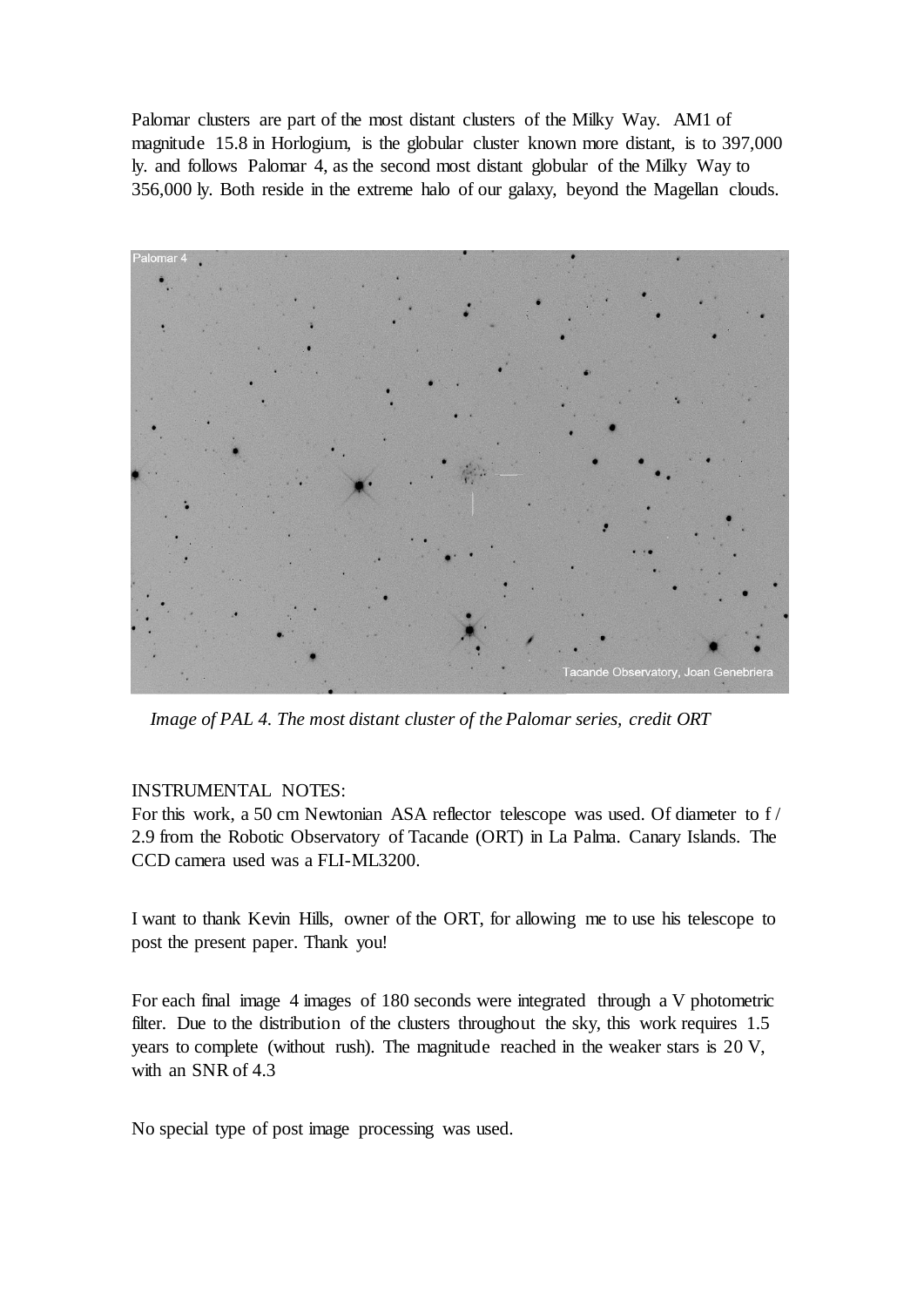

 *Tacande Robotic Observatory, TRO*



 *TRO telescope*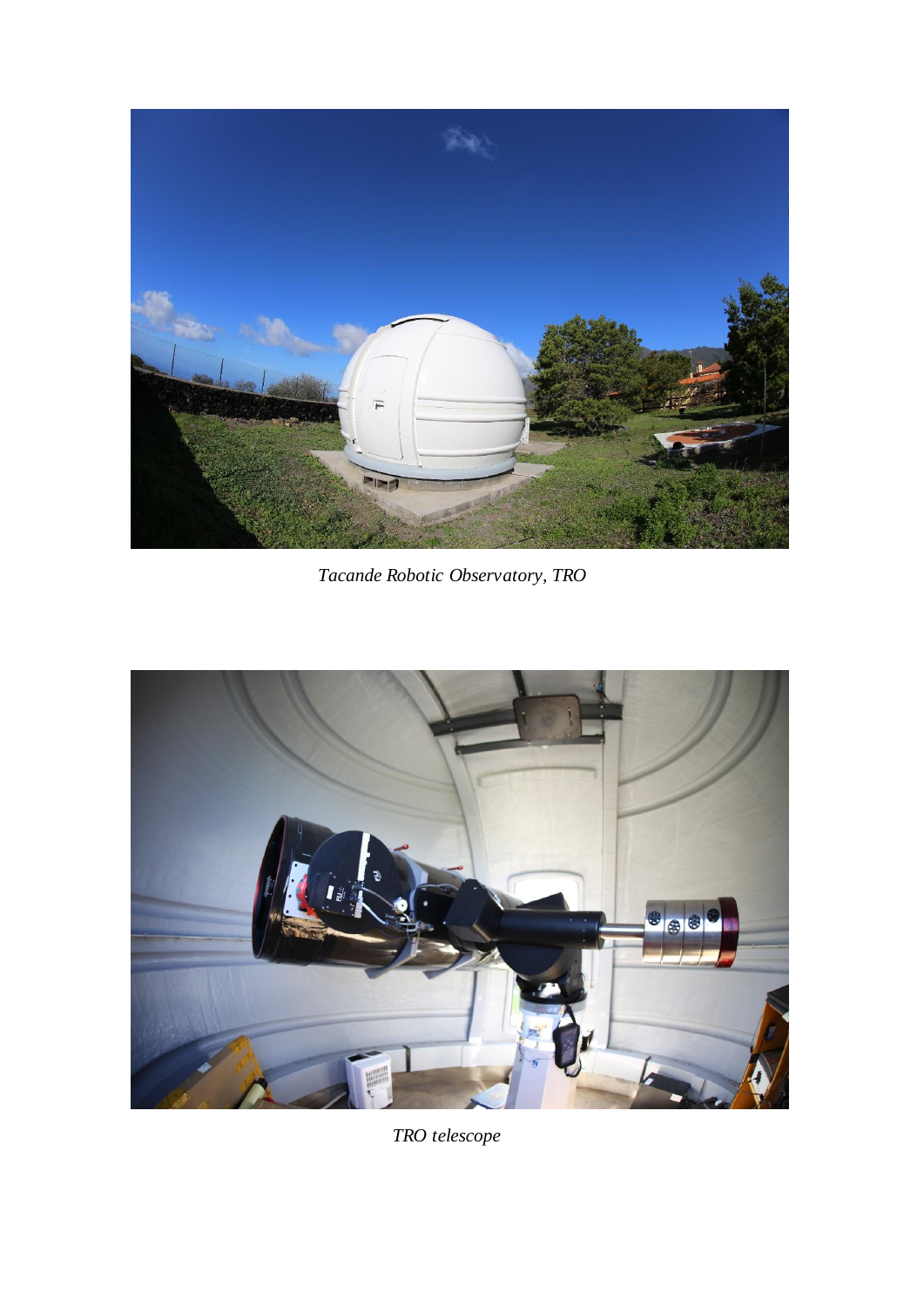A possible suggestion for those interested in this type of work and also a good test to begin with may be the cluster NGC 2419 in Lynx of magnitude 10.4 at 274,000 ly. distance.



 *Distribution of some objects in the Milky Way galactic halo*



 *Image of NGC 2419, credit Tacande Observatory*